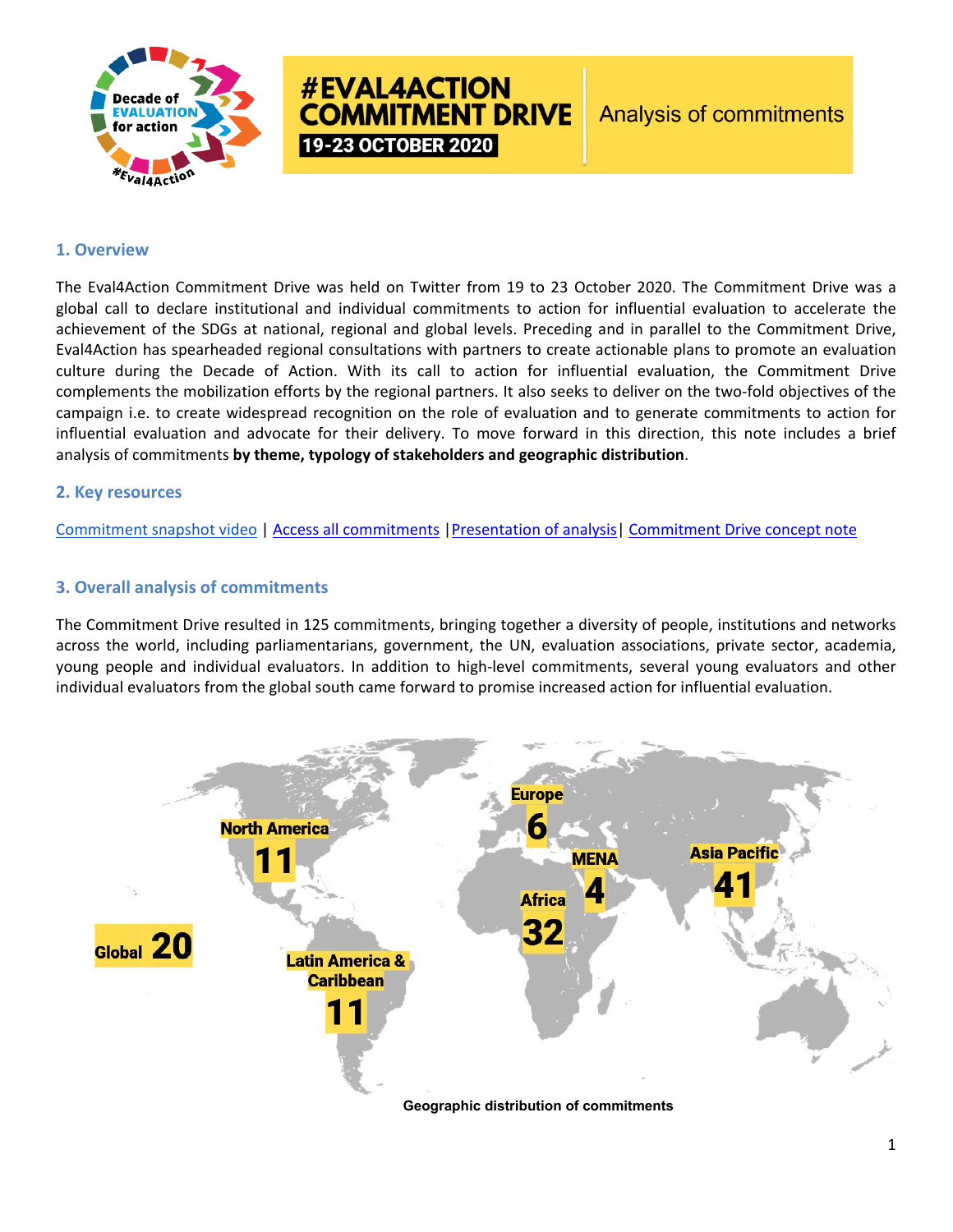The commitments made at the global level included statements from UNFPA leadership (including the Executive Director, Deputy Executive Director-Programme and the Deputy Executive Director-Management), United Nations Secretary General's Envoy for Youth, Eval4Action co-leaders, Evaluation Offices of UNFPA and the World Food Programme, EvalPartners, International Organization for Cooperation in Evaluation (IOCE) and Better Evaluation. The global commitments emphasized the importance of producing credible and independent evaluations to support evidence-based programming. Collectively, the call at the global level also emphasized strengthening VOPEs, young and emerging evaluators (YEEs), and reaching out more strategically to policy makers for evaluation advocacy at regional, national and sub-national levels.

#### **Watch the commitments made at the global level [here.](https://www.youtube.com/playlist?list=PLSXE2I1WHCkOCNtlPvO6QW5CJ9_6ieBwe)**

Overall, the Commitment Drive further spotlighted the campaign on social media, bringing greater attention to the need for influential evaluation to accelerate the SDGs. In all, the Commitment Drive resulted in 1750 posts on Twitter, with more than 400 users, resulting in about 6000 engagements<sup>[1](#page-1-0)</sup> and 7.5 million impressions<sup>[2](#page-1-1)</sup>.



# **4. Commitments by theme**

systems and capacity

building.

The pie chart summarizes the overall key themes that emerged from the commitments. This categorization of themes follows the Global Evaluation Agenda 2016-2020.

Further breakdown of the commitments, as captured in the bar chart below, elaborates 13 specific categories. **The top four thematic categories of commitments include 1) influential evaluation/use of evaluation, 2) young and emerging evaluators, 3) gender, equity and culture and 4) professionalization of evaluation.** Commitments were also made around several other categories such as strengthening VOPEs; role of parliamentarians; advocacy for evaluation; evaluation



**Overall commitments by**



<span id="page-1-0"></span> $1$  Engagement refers to the total number of times a user interacted with a tweet.

<span id="page-1-1"></span><sup>&</sup>lt;sup>2</sup> Impressions are the number of times a tweet appears in a user's timeline or search results.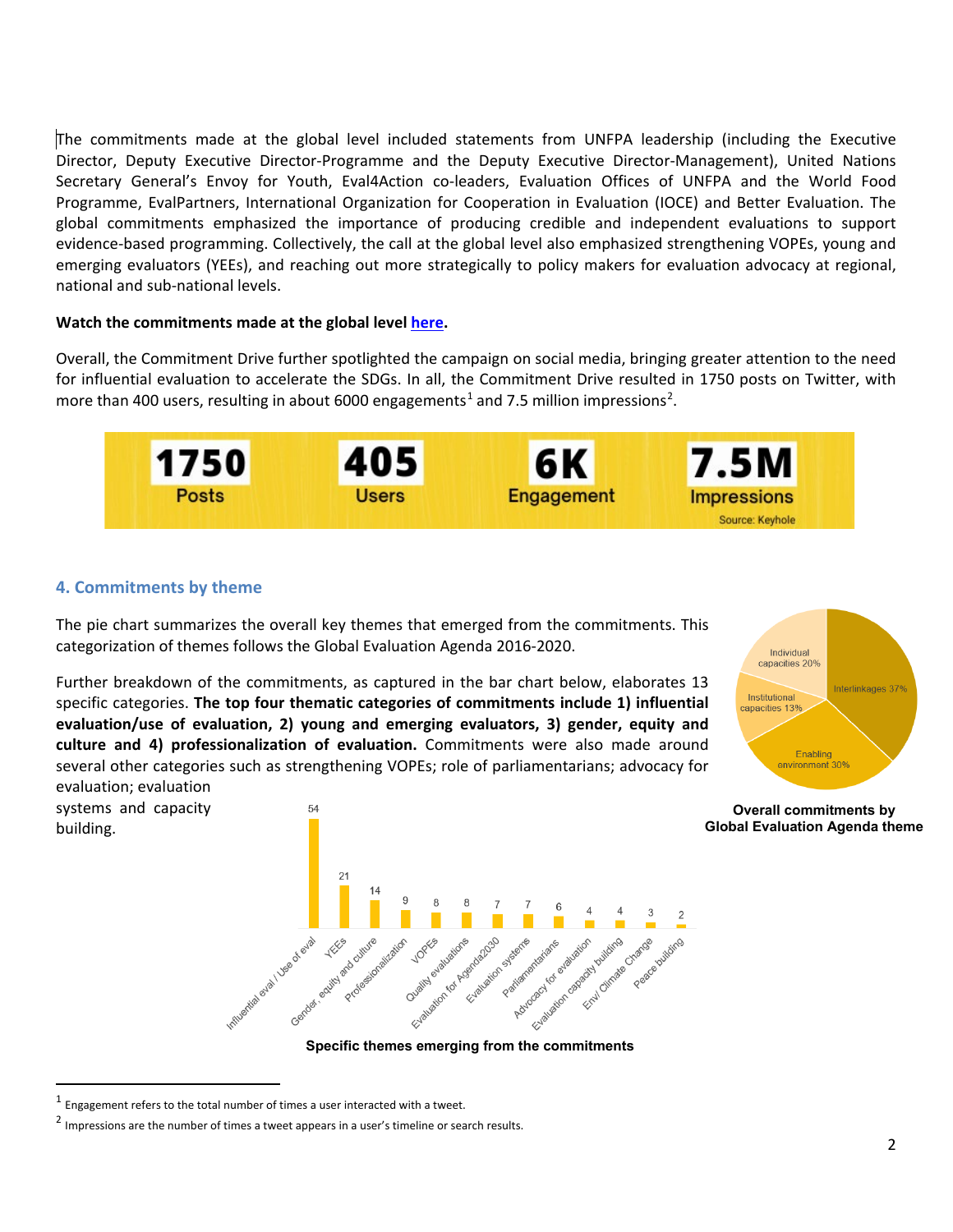

## **5. Commitments by typology of stakeholders**

The highest number of commitments were received from VOPEs (31 per cent), followed by the private sector (16 per cent). About one-third of all commitments were received from YEEs, NGOs and individuals collectively. Participation of parliamentarians, academia, UN and various networks is also noteworthy.

**Commitments by typology of stakeholders**

# **6. Commitments by region**

*Commitment videos have been complied by region and can be viewed in the respective regional playlists mentioned per*  region below. However, a few commitments were not made in a video format. Therefore, in addition to the regional *playlists, additional regional (non-video) commitments can be foun[d here.](https://www.eval4action.org/commitment-drive) Regional partners are encouraged to utilize commitments from their regions, to support the development and roll out of their regional action plans.* 

**Asia**: The **Asia Pacific region received 41 commitments**. A snapshot of the diverse stakeholders that committed from the region is available below. The Board of the Asia Pacific Evaluation Association committed to rolling out the new regional evaluation strategy which was developed under the auspices of Eval4Action campaign, following the [first](https://www.eval4action.org/post/eval4action-launch-in-asia-pacific)  [regional consultation](https://www.eval4action.org/post/eval4action-launch-in-asia-pacific) in June 2020. **Asia Pacific regional commitment playlist is availabl[e here.](https://www.youtube.com/playlist?list=PLSXE2I1WHCkP5IUai27zng20JB61tQKUp)**



**Africa**: The **Africa region received 32 commitments**. A snapshot of the various stakeholders who committed from the region is available below. This includes commitment by the Head of the M&E Department in the Government of Kenya; the Head of Development Studies at the University of Daystar in Kenya; CLEAR – Anglophone Africa; and the Chair of the African Parliamentarians Network on Development Evaluation (APNODE). **Africa regional commitment playlist is available [here.](https://www.youtube.com/playlist?list=PLSXE2I1WHCkOjWgsXWkLf1S3Ecyq1P0xT)**